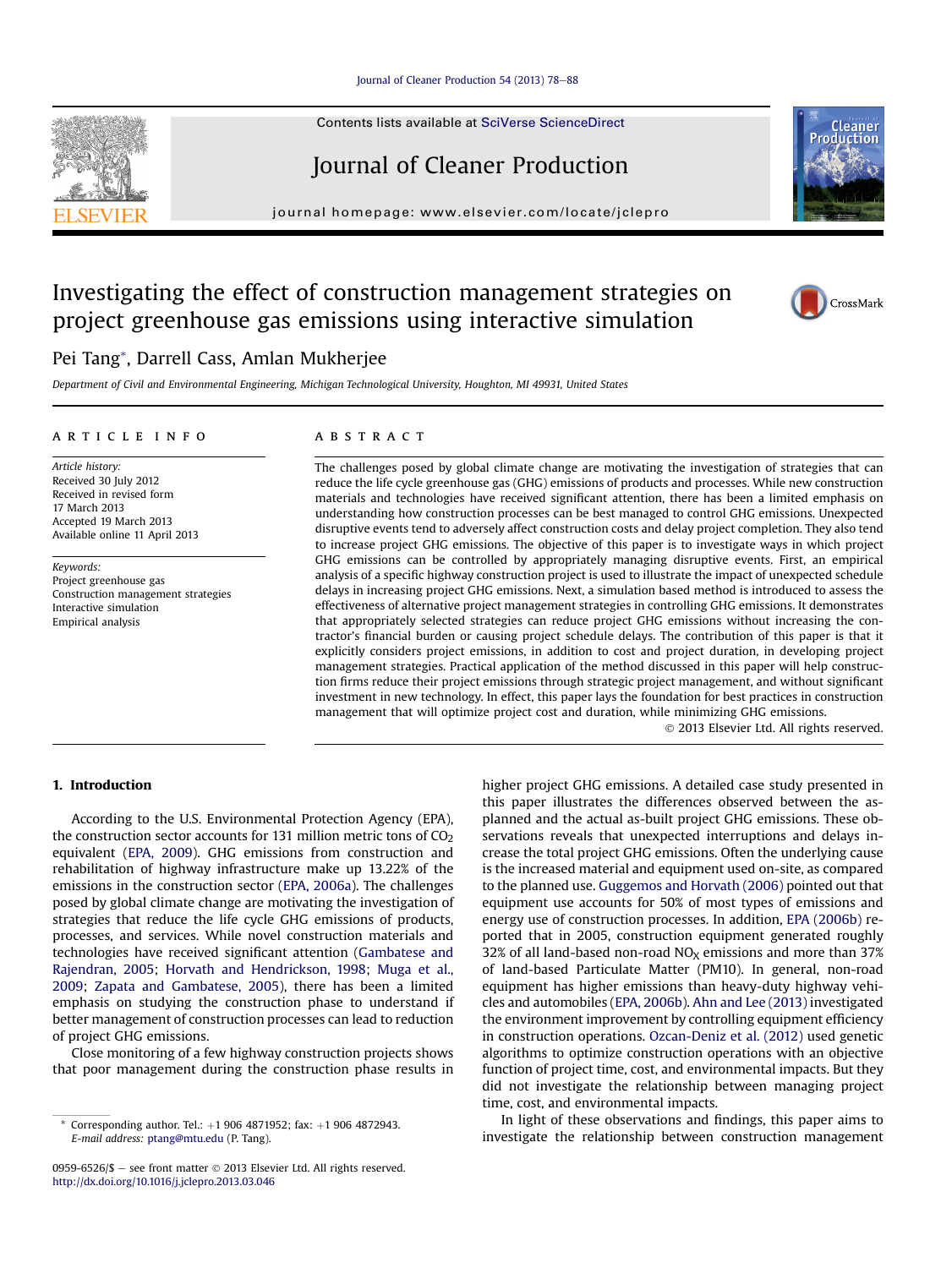strategies and increased project GHG emissions. A construction management strategy is defined as a sequence of decisions to manage the project, given the project priorities and outcomes. It is hypothesized that the success of achieving project objectives and priorities is dependent on understanding ways of developing coherent management decision sequences. Appropriately selected management strategies can better manage equipment usage. In turn, it is likely that such strategies can reduce project GHG emissions. However, as with cost and duration, there may be a trade-off between cost, duration, and GHG emissions given different management strategies.

Therefore, this paper introduces and implements a simulation based method that can be used to experimentally investigate the relationships between project cost, duration, and GHG emissions by testing different management strategies. The first part of this paper presents an empirical analysis of a highway construction project to illustrate the impacts of schedule delays on project GHG emissions. The second part of the paper uses the same project in an experimental simulation platform to analyze the impact of different management strategies on project cost, duration and emissions. Project GHG emissions for the planned project schedule (referred to as 'as-planned emissions') and each of the simulated outcomes (referred to as 'as-simulated emissions') are estimated and compared to the actual project GHG emissions (referred to as 'asbuilt emissions' based on observed data). All emissions are estimated based on as-planned, as-simulated and as-built material and equipment use on the project site. This paper does not describe detailed emission calculations. However, the underlying method can be found in co-authors' previous work (Cass and Mukherjee, 2011).

Traditionally, construction project planning considers trade-offs between project cost and duration. Project GHG emissions should become a third objective that needs to be explicitly considered, as well. The primary contribution of this paper is that it introduces project GHG emissions as a third leg in the time-cost trade-off problem and investigates the relationships between project duration, cost, and GHG emissions. The proposed simulation method is expected to support project planning by identifying ways to optimize cost and schedule performance, while minimizing project GHG emissions.

#### 2. Background

State agencies are increasingly implementing regulations that encourage stakeholders in the construction industry to reduce project GHG emissions. At the state level, Departments of Transportation have launched a movement toward addressing sustainability through the life cycle of a pavement. Some of these efforts are focused on the monitoring and reduction of project GHG emissions in construction operations. For example, California has legislatively mandated the reduction of GHG emissions across all sectors (CEPA, 2006).

There are different ways of assessing and reducing GHG emissions of highway construction operations. The life cycle assessment (LCA) perspective supports the choice of products and processes that reduce GHG emissions during the different life cycle phases, namely raw material mining, production and manufacturing, construction, service and end-of-life (Santero et al., 2011). Current investigation of GHG emissions emphasizes the selection of resource on site (Cass and Mukherjee, 2011; EPA, 2006b; Guggemos and Horvath, 2006). This paper considers emphasizing construction strategy management. In preliminary research, Cass et al. (2011) has shown that there is a likely relationship between project delays and increased GHG emissions.

While decisions regarding use of different pavement material types are often made at the agency level, decisions to reduce GHG emissions during the construction phase are within the contractors' control. Sometimes such decisions place a financial burden on the contractors. For example, equipment larger than 175 HP made prior to 1996 tend to produce more GHG emissions than recent models (Guggemos and Horvath, 2006). This may require a contractor to consider a potentially expensive fleet update to achieve lower project emissions. In contrast, this study presents a method that advocates inexpensive improvements to planning and management to reduce emissions.

Methodologically speaking, the primary challenge of this research lies in directly observing the impact of different management strategies on project performance, for the same project and given the same conditions. Often the impacts of a particular strategy can be undermined by the occurrence of an unexpected disruptive event external to the project - such as bad weather or a change order. The timing of such external events plays a crucial role in deciding the ultimate fate of a strategy. This points to the use of statistical and simulation based methods that allow the assessment of alternative strategies. Zhou et al. (2012) proposed analytic and simulation models to identify optimal or near-optimal green production strategies. Changbum Ahn et al. (2010) used discrete-event simulation to plan construction operations by comparing GHG emissions of alternative operations. However, the method did not consider the decision-makers' responses to contingencies during the construction process.

This research uses a general purpose interactive simulation platform, the Interactive Construction Decision Making Aid (ICDMA) (Anderson et al., 2009; Rojas and Mukherjee, 2006a). It can be used as a test bed for multiple simulations, that are run under varying conditions and management strategies, for a given construction project. It allows decision-makers to respond to project contingencies by (re)allocating resources during the simulation process. Previous research in ICDMA has established analytical techniques to assess strategies' performance in cost and schedule management (Tang et al., 2010a, b). This paper applies similar assessment techniques to assess the impact of alternative strategies on project GHG emissions.

The second methodological challenge is to validate the simulation method. The as-built history is only a particular instance of a project realization in reality. Comparing this single realization to the distribution of project histories generated from the simulated environment is not a true validation. However, it does provide a reality check on the reasonableness of the simulation outcomes and is a step in the right direction (Martinez, 2010). It is expected that the true validation of such methods lies in longitudinal simulations across multiple projects in the long term, which is our future work and not addressed in this paper. For the purpose of this paper, we compared the as-simulated outcomes against the actual as-built outcome to check the reasonableness of the simulation outcomes. The case study used is a real highway construction project, which was closely observed and documented. The next section describes the empirical study of the highway construction project in question.

#### 3. Empirical analysis

The empirical analysis involved a ten-mile concrete pavement re-construction project in Southeast Michigan. It studied the reconstruction of the East Bound section of a major interstate highway in 2009. This section illustrates the gaps between as-planned and as-built project GHG emissions due to project delays. First, it explains how as-planned and as-built project data is collected. Second, it calculates as-planned and as-built project GHG emissions. Third, it identifies and analyzes the differences.